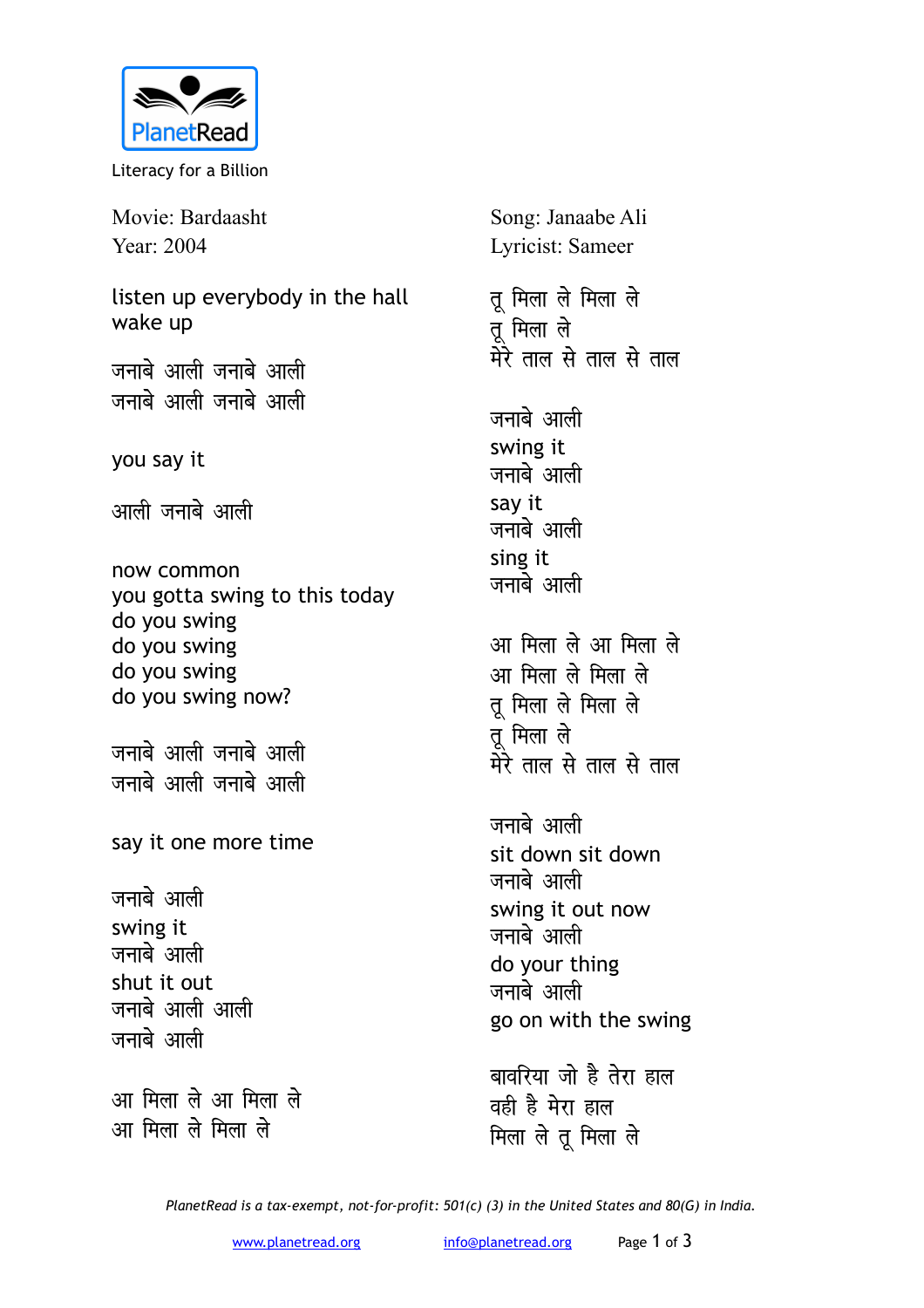

Literacy for a Billion

मेरे हाल से ताल से ताल hit it go go go go ताल से ताल मिला ले ताल से ताल ताल से ताल मिला ले ताल से ताल alright dj ageel जनाबे आली हे हे जनाबे आली ये जनाबे आली शायर है दिल शायरी मिल जाए तो बात बन जाए जाए जाए जाए जाए जाए हो आशिक हैं हम आशिकी मिल जाए तो चैन आ जाए जाए जाए जाए जाए जाए नगमा कहे मौसिकी मिल जाए तो रंग छा जाए

जाए जाए जाए जाए जाए बावरिया जो है तेरी चाल वही है मेरी चाल मिला ले तू मिला ले मेरी चाल से ताल से ताल common common common common ओ ताल से ताल मिला ले ताल से ताल ताल से ताल ताल से ताल ताल से ताल ताल से ताल मदहोश हम हो गए मदहोशी में धडकन बाजे बाजे बाजे बाजे बाजे बाजे हो आवारगी छा गई जुड़े तीरे नज़र के धागे धागे धागे धागे धागे धागे बेखुदी बढ़ गई

चाहतों से हैं अरमाँ जागे जागे जागे जागे

PlanetRead is a tax-exempt, not-for-profit: 501(c) (3) in the United States and 80(G) in India.